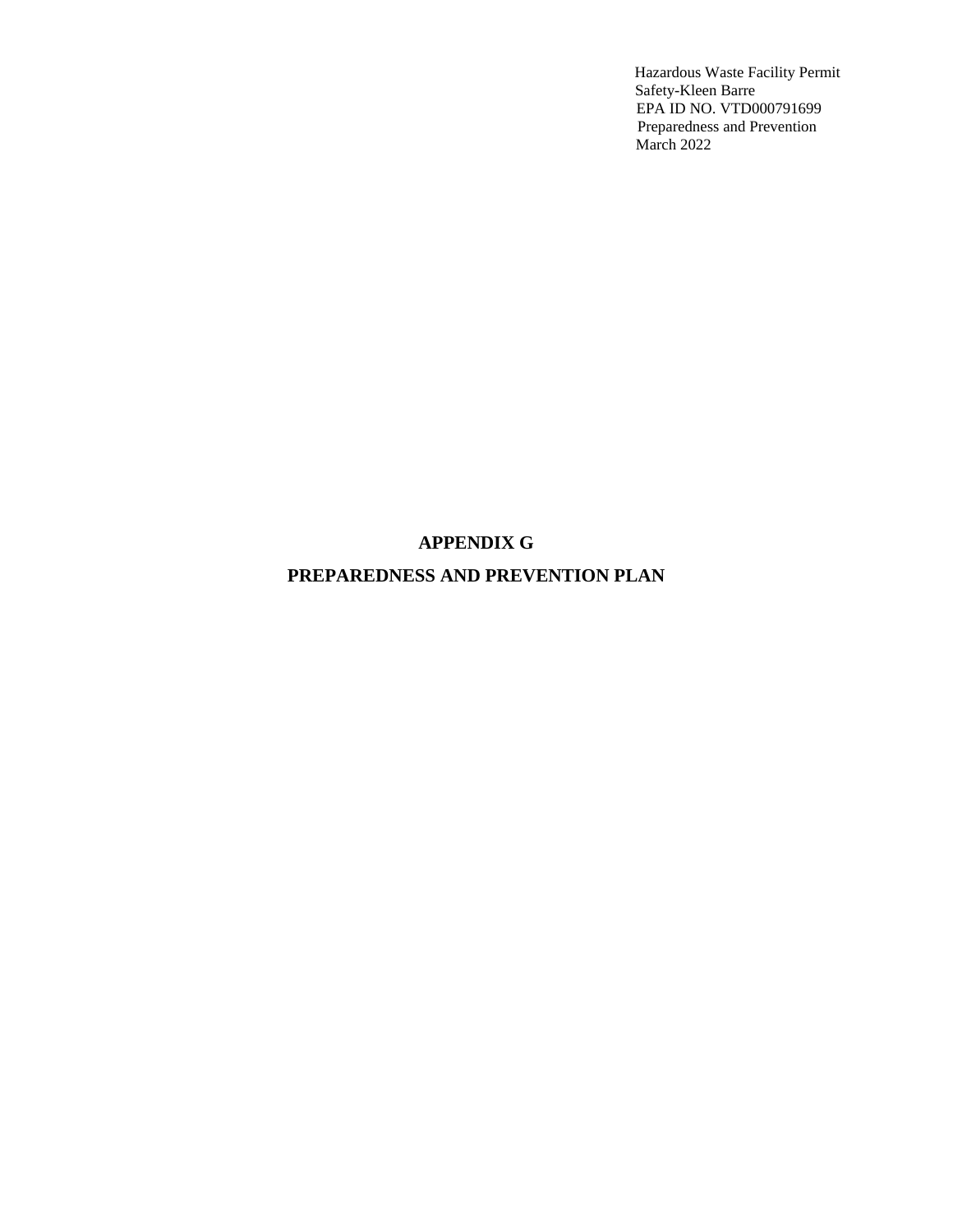#### **APPENDIX G**

#### **PREPAREDNESS AND PREVENTION PLAN**

This plan meets the requirements of the Vermont Hazardous Waste Management Regulations (VHWMR); 40 CFR §§ 270.14(b) (6), (8), and (9); and 40 CFR §§ 264.17, 264.32, 264.33, 264.35, 264.174, 264.176, 264.177, 264.193, 264.195, 264.198 and 264.199.

#### **G – 1.0 PREPAREDNESS AND PREVENTION REQUIREMENTS**

The Safety-Kleen Barre Service Center (BSC) is designed, constructed, maintained, and operated to minimize the possibility of fire, explosion or any unplanned sudden or non-sudden release of hazardous waste or hazardous waste constituents into the air, soil, or surface water which could threaten human health or the environment.

#### **G – 1.1 Equipment Requirements**

#### Internal Communications

Several internal systems are used at the BSC to signal an emergency event. Emergency buttons are in the vicinity of the tank filling ports, the areas designated for storing flammable/ignitable wastes, the return and fill station, and in the metal shelter storage area. These buttons activate an audible alarm to alert branch personnel that an emergency is occurring. **Figure G-1** details the locations of the emergency buttons.

Landline telephones are located at the return and fill station and near the warehouse container storage areas. These telephones are used for internal or external communications and, if necessary, to signal an emergency condition through the systems intercom function. The BSC is also equipped with a public address (PA) system that personnel may use to signal an emergency event. This PA system is audible throughout the BSC.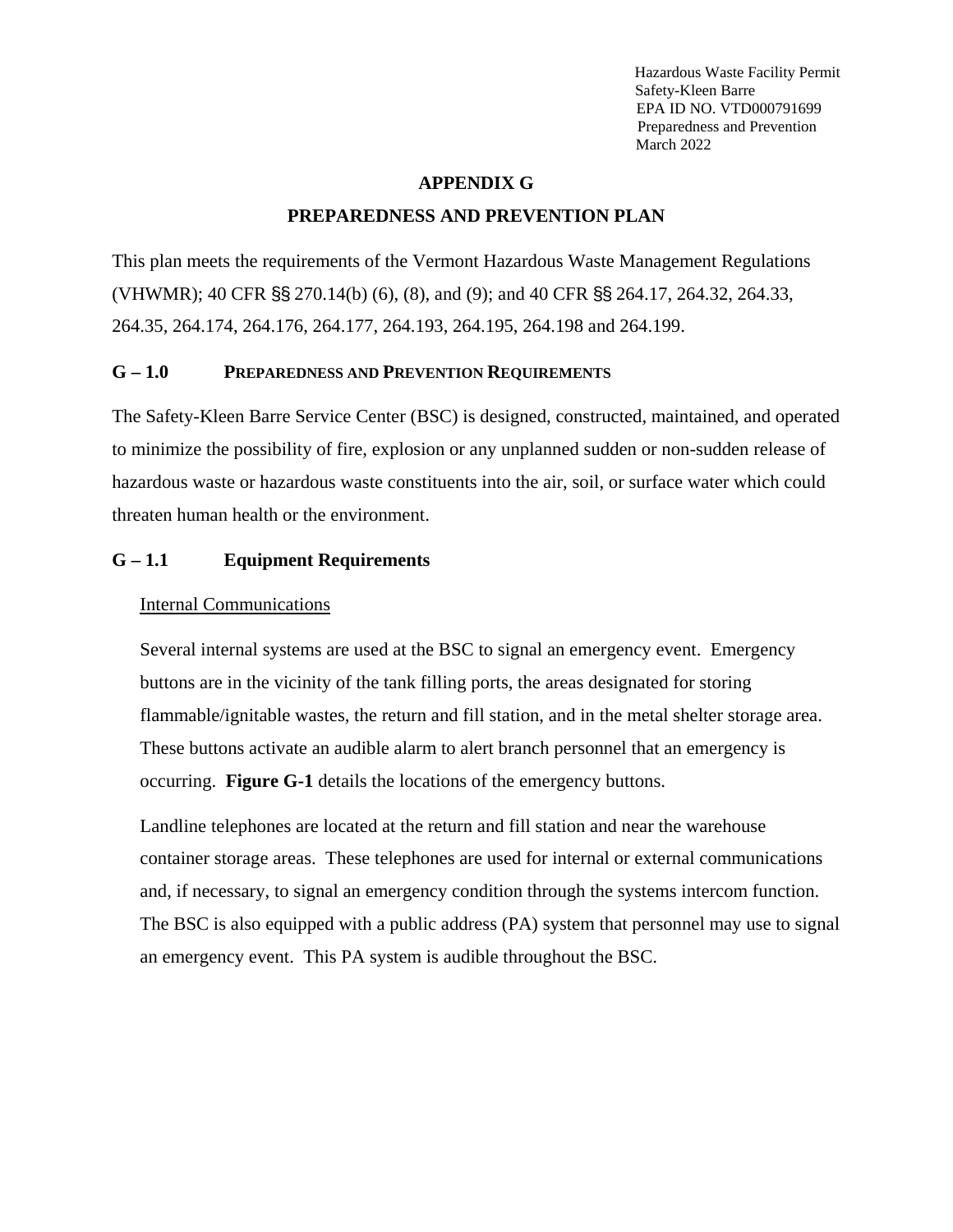## External Communications

Landline and cellular telephones are used for external communications. Emergency contact information for outside agencies and responders is identified in **Table H-2** and posted by each landline telephone.

#### Emergency Equipment

Portable fire extinguishers (ABC, 10 lbs.) are located throughout the BSC as shown on **Figure G-1**. Also detailed on **Figure G-1** are the locations of the emergency equipment stations, spill response equipment, first aid equipment and eyewash stations. In addition, the BSC is equipped with dry chemical fire suppression systems in the flammable storage area (HWMU  $# 4$ ) and the metal shelter storage area (HWMU  $# 5$ ).

# Water for Fire Control

There are two fire hydrants located within 500 feet of the BSC, which are served by 4-inch and 8-inch water main lines (see **Figure B-4**). The BSC's water supply has a static pressure of 38 psi and a flow rate of 810 gallons/min.

# **G – 1.2 Aisle Space Requirement**

A minimum 2-foot aisle space is maintained between rows of pallets and between rows of individual containers. This spacing allows unobstructed movement of personnel, spill control equipment, and firefighting equipment throughout BSC container storage areas.

#### **G – 2.0 PREVENTATIVE PROCEDURES, STRUCTURES AND EQUIPMENT**

# **G – 2.1 Loading/Unloading Operations**

Hazardous waste loading and unloading operations at the BSC take place at designated container storage areas, the return and fill station, and the waste solvent tank (HWMU#1, Tank #3)/transfer pad. The general locations of these loading/unloading areas are shown on **Figure B-1**. Where practical, material handling equipment (e.g., hand trucks, fork trucks, etc.) is utilized.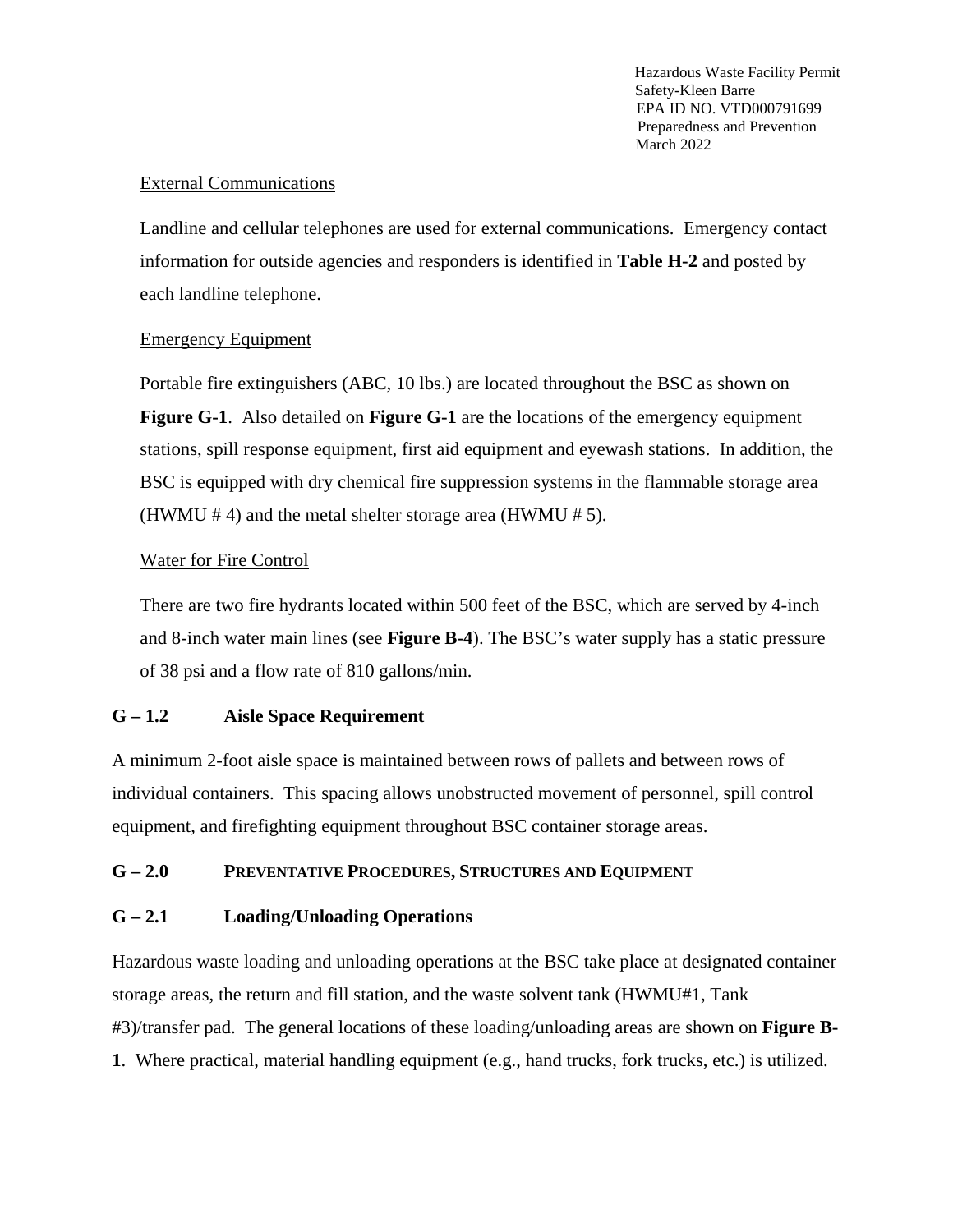#### Loading/Unloading Tanks

The following procedure is followed to reduce potential hazards during loading and unloading operations of waste solvent and used oil to and from the bulk storage tanks (Tanks #1, #2, and #3):

- 1. Secure the truck/tanker for unloading or loading within the secondary containment system of the transfer pad (i.e., set brakes, engage governor, and hook up grounding equipment, as appropriate).
- 2. Verify available tank and tank truck capacity to prevent overfills using the tank's gauge and a stick for the tank trucks. Top hatches are opened on tank trucks to prevent a vacuum when off-loading from the tank truck and to vapor lock conditions.
- 3. Hose connections between the storage tank and tank truck are made to the empty vessel first. Connections are checked to ensure they are tight and locked.
- 4. Verify that no leaks exist.
- 5. Drain hoses into the receiving vessel before disconnecting to prevent spillage.
- 6. In the event of a spill, follow the emergency procedures outlined in the Contingency Plan (**Appendix H**).
- 7. Document quantity of material transferred. Ensure manifests or bills of lading are complete and accurate.

#### Loading/Unloading Containers

Loading and unloading of containers to and from transport vehicles occurs in the areas shown on **Figure B-1** (Site Plan). Individual containers are loaded/unloaded manually or using a handcart, and palletized containers are loaded/unloaded using a forklift or pallet jack. Prior to moving each container, the condition of the container is visually inspected, the lids are checked to ensure they are securely fastened, and the information on the container label is verified.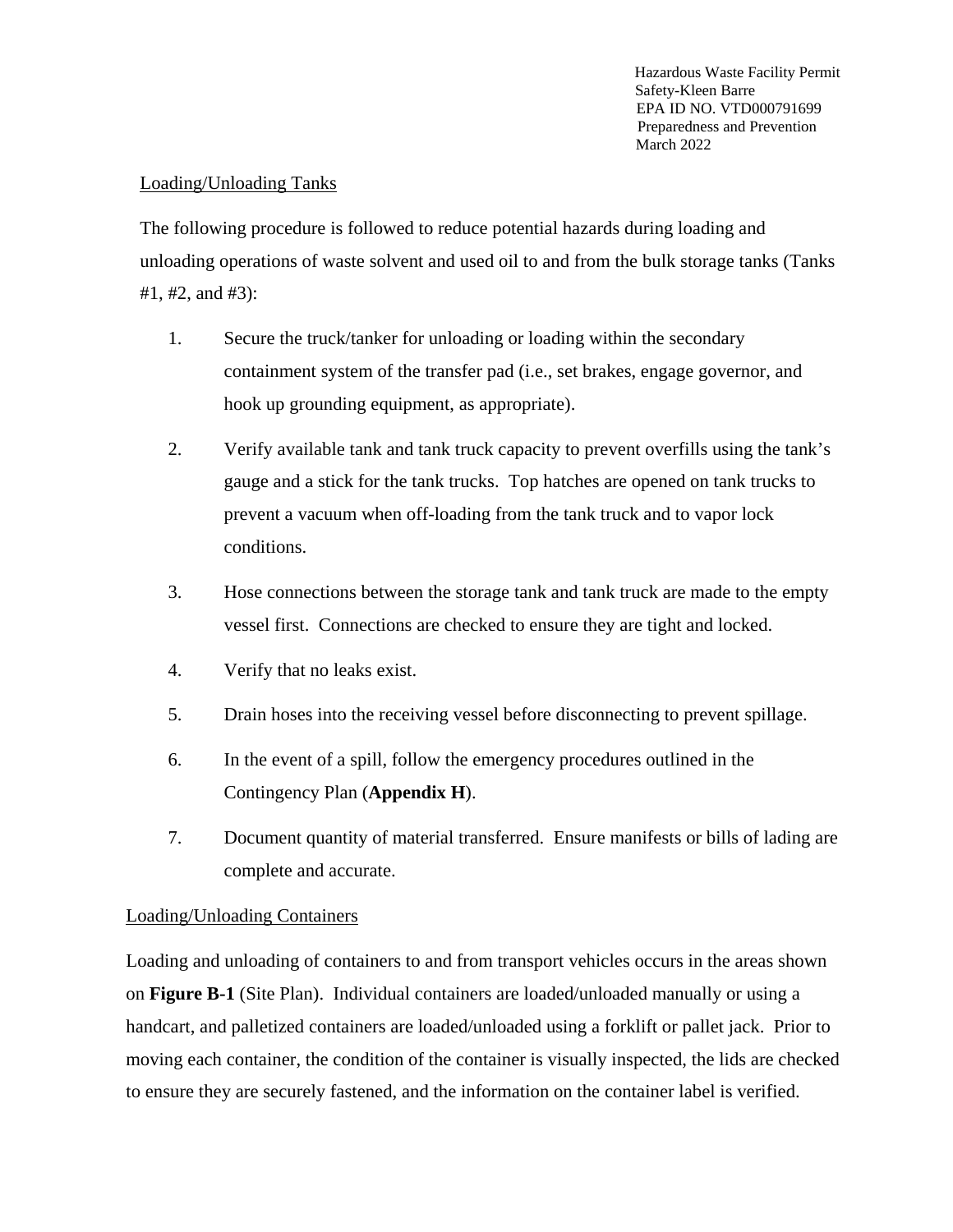#### **G – 2.2 Run-off and Run-on**

The hazardous waste management units at the BSC are enclosed and equipped with secondary containment to prevent run-off. Run-on does not occur because the units are within enclosed structures. Additional information about these units is included in **Appendices K and L**.

#### **G – 2.3 Water Supplies**

There are no surface water supply users in the region surrounding the BSC.

#### **G – 2.4 Equipment and Power Failures**

Power failures do not impact container management or waste solvent/used oil loading/unloading operations. If a power failure occurs while transferring containerized waste solvent into the wet dumpster at the return and fill station, the transfer operation would cease. Any waste material in the covered and secondarily contained dumpster would remain in the dumpster until power is restored. Loading/unloading operations of containerized wastes would not be affected since they are performed without electrically powered equipment.

#### **G – 2.5 Personal Protective Equipment**

The procedures for use of personal protective equipment are as follows:

Eye Protection: Approved safety glasses or goggles are required to be worn in all waste management areas. Safety glasses/goggles are not required in the office area, locker room or other areas where hazardous wastes are not managed.

Footwear: Proper footwear is required for employees who routinely handle hazardous wastes. Employees are required to wear steel-toed safety shoes or boots when handling hazardous waste in the warehouse, dock area, tank farm, and metal storage shelter.

Hand Protection: Appropriate chemical resistant gloves must be worn by personnel who may handle hazardous waste.

Respiratory Protective Equipment: Respirators are not typically required for employees conducting routine operations at the BSC. If required, this equipment is selected based on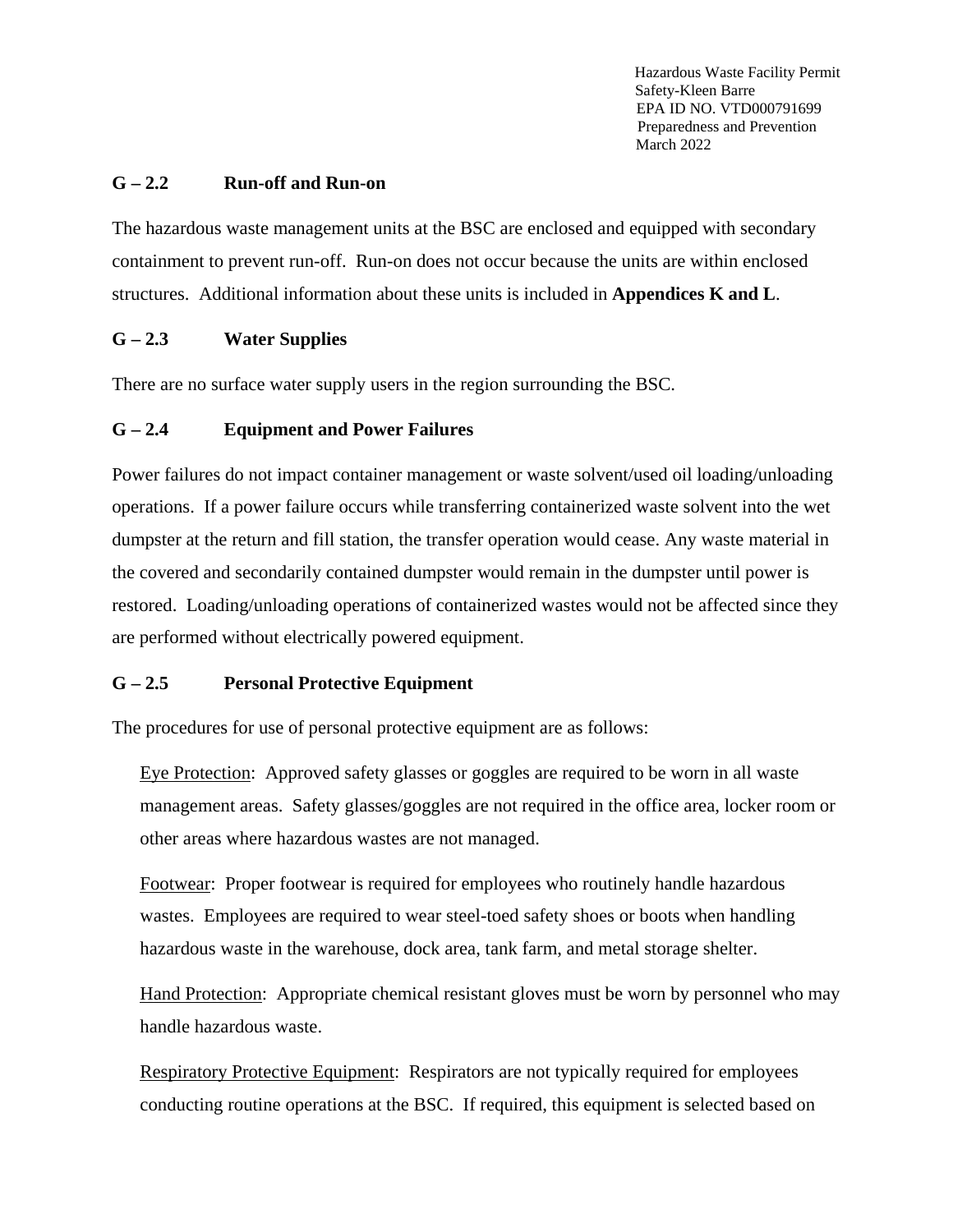hazards posed. Respirators are issued to employees who handle hazardous waste; these employees are trained in the proper use of their equipment.

Other Protective Clothing/Equipment: Uniforms, coveralls, and/other protective clothing are provided to Safety-Kleen personnel who may come in contact with hazardous waste.

## **G – 3.0 PREVENTION OF REACTION OF IGNITABLE, REACTIVE, & INCOMPATIBLE WASTES**

Containerized wastes are managed by facility personnel in accordance with applicable U.S. DOT regulations and the VHWMR. This management practice ensures that incompatible wastes are stored and managed properly.

#### **G – 3.1 Precautions to Prevent Ignition or Reaction of Ignitable and Reactive Waste**

Containers and tanks are used to store ignitable hazardous wastes, and these containers and tanks are compatible with the wastes stored in them. To prevent ignition of ignitable wastes, sources of ignition (e.g., smoking, open flames, etc.) are prohibited in the container and tank storage areas, which are clearly marked with "No Smoking" signs. Reactive wastes are prohibited at the BSC.

# **G – 3.2 Precautions for Handling Ignitable and Reactive Waste, and Mixing Incompatible Waste**

Reactive wastes are prohibited at the BSC. Specific fire prevention measures for handling ignitable wastes are described below. Incompatible wastes are not mixed at the BSC.

#### Fire prevention and minimization measures:

- a. Waste and product materials are not managed or handled in the vicinity of ignition sources. BSC personnel may only smoke in designated outdoor areas (e.g., outside the office door). The aboveground storage tanks are separated from the warehouse building to minimize the potential for fire spreading.
- b. Labpack containers are not packed or opened at the BSC.
- c. Ignitable wastes are managed so to not: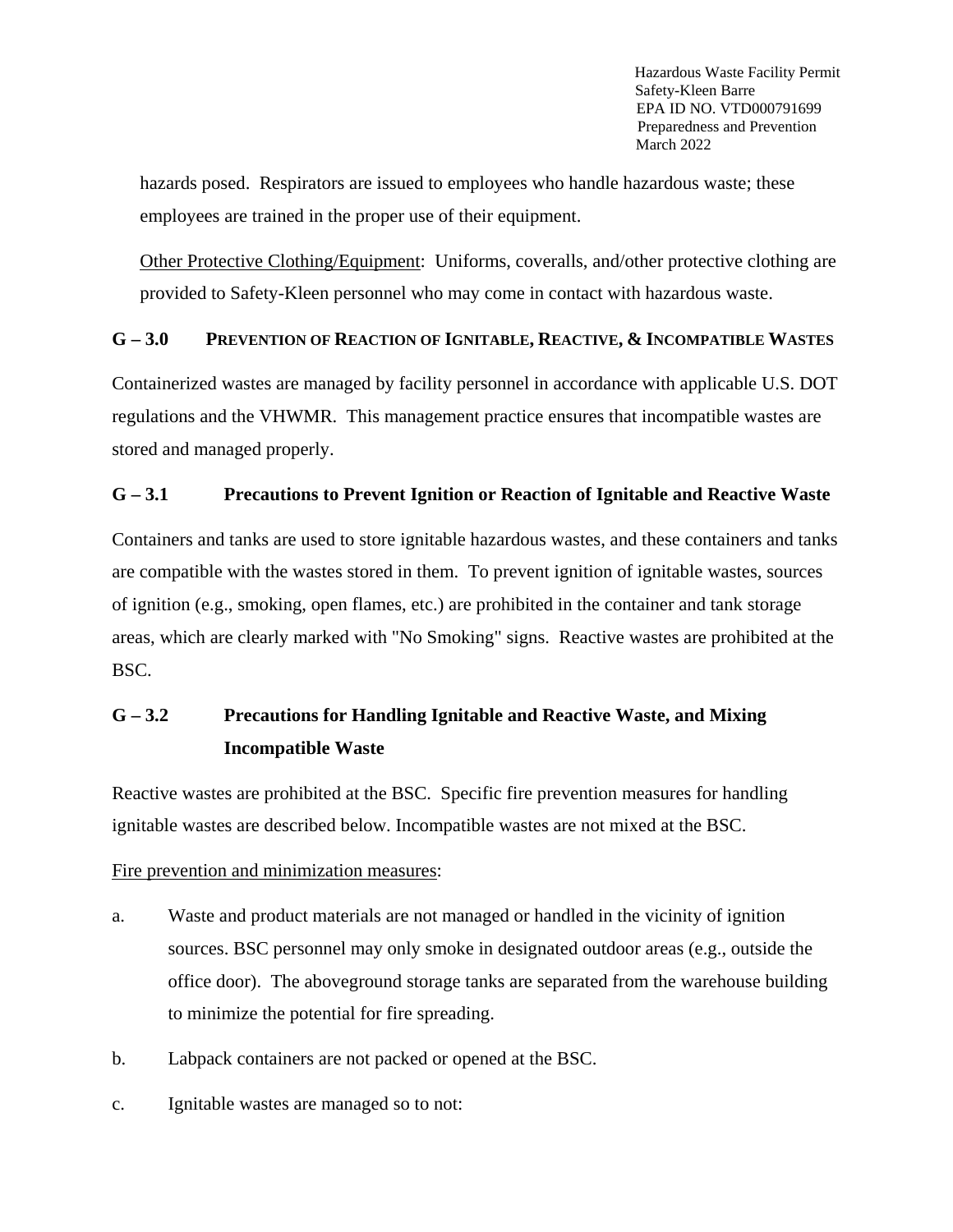- 1. *Become subject to extreme heat or pressure, fire or explosion, or a violent reaction.* Ignitable waste is stored in a tank or containers apart from sources of extreme heat and fire. Reactive wastes are prohibited from the facility, eliminating those wastes as a potential source of explosions and violent reactions. The tanks are vented and kept at ambient temperature to minimize the potential for pressure build up. Forklifts used to transport ignitable waste are rated LPS (liquified petroleum gas units with additional safeguards to the exhaust, fuel, and electrical systems) or equivalent.
- 2. *Produce uncontrolled toxic mists, fumes, dusts, or gases in quantities sufficient to threaten human health.* The vapor pressure of Safety-Kleen hydrocarbon-based solvent is low (i.e., 2 mm Hg), and that solvent reacts only with strong oxidizers, which are managed separately in containers on a 10-day transfer basis. Toxic mists, fumes, and gases will not form in quantities sufficient to threaten human health since the solvent's low vapor pressure assures that vaporization will be minimal under normal working conditions. Since all wastes are managed in either containers or tanks at the BSC, dust will not be generated.
- 3. *Produce uncontrolled fires or gases in quantities sufficient to pose a risk of fire or explosion.* See sections **a**. above and **d.** below.
- 4. *Damage the structural integrity of the facility.* The parts washer solvents will not cause deterioration of the tank, drums, or other structural components of the facility, as those devices are compatible with the wastes stored in and near them.
- d. "*No Smoking*" signs are posted in areas where flammable/ignitable materials are handled or stored.
- e. Fire extinguishers and the dry chemical fire suppression systems in the flammable storage area (HWMU # 4) and the metal shelter storage area (HWMU # 5) are inspected once per month, by facility personnel, and are tested by a certified third-party inspection company once per year.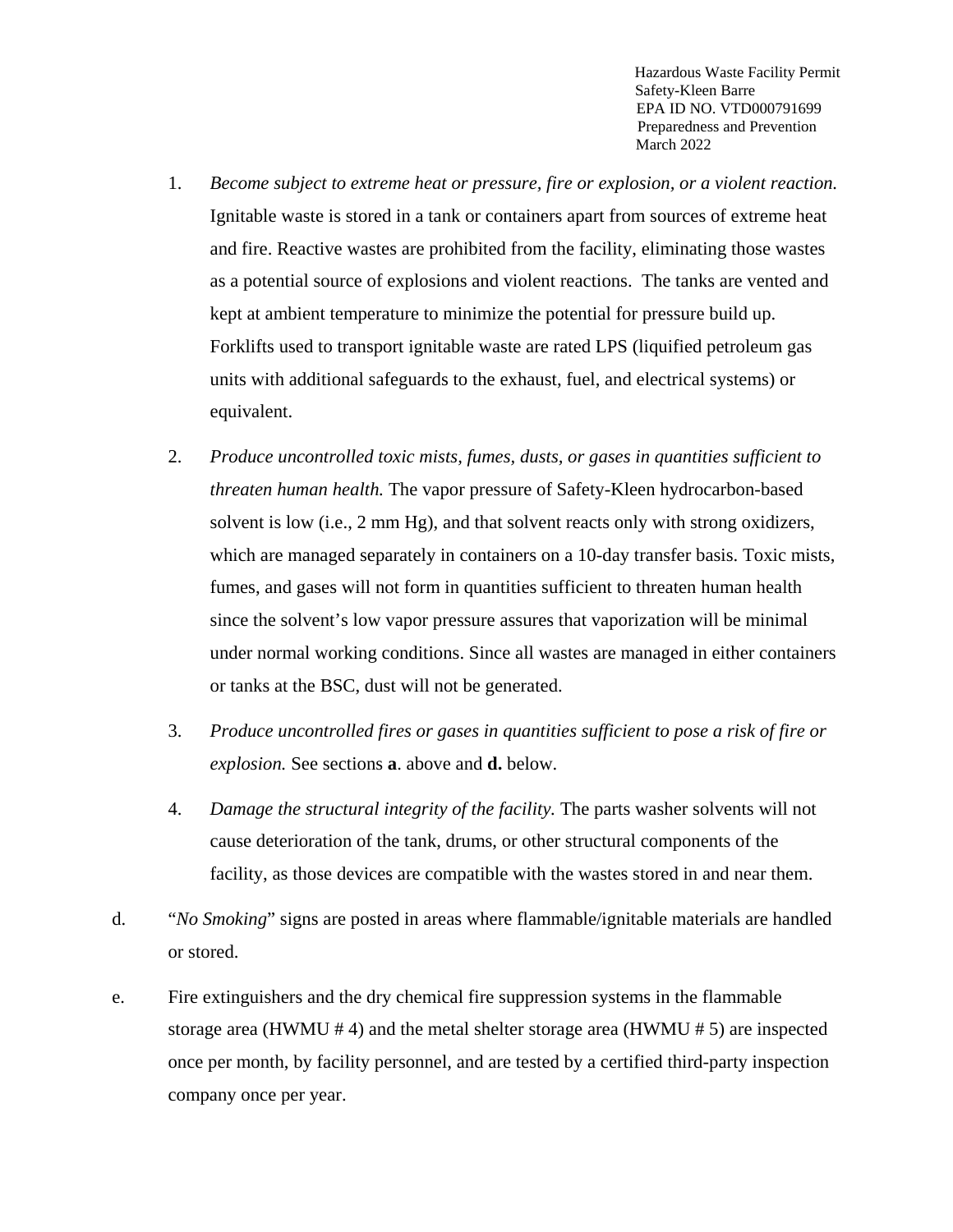#### **G – 3.3 Management of Ignitable Wastes in Containers**

Container storage areas are managed to prevent fire and explosion by storing containers properly (e.g., adequate aisle space, accurate labeling, ensuring containers are in good condition and kept closed, etc.) and posting appropriate warning signs (e.g., "No Smoking", "Hazardous Waste").

Ignitable containerized wastes are stored in the flammable storage area (HWMU #4) and the Class 1B metal storage shelter (HWMU # 5), both of which meet the National Fire Protection Association (NFPA) 50-foot setback requirement. Both HWMU #4 and #5 are equipped with a fire suppression system and Class 1, Division 2 explosion-proof lighting.

The warehouse building, where HWMU #4 is located, is constructed with 8" concrete block walls, which are 2-hour fire-rated. There is a 20" explosion-proof exhaust fan with an intake screen, exterior louvers, and bird screen.

#### **G – 3.4 Management of Incompatible Wastes in Containers**

The BSC manages containerized waste in accordance with applicable USDOT and VHWMR compatibility/segregation requirements. **Appendix K** includes additional information on the segregation of incompatible wastes.

# **G – 3.5 Management of Ignitable Wastes in Tank Systems**

Tank #3 (HWMU #1) is constructed in accordance with Underwriters Laboratories Standard 142 and located 50 feet from the property line, meeting National Fire Protection and the VHWMR setback requirements. Ignitable wastes are handled in accordance with **Section G – 3.2.c.1. through 4.**, above.

# **G – 3.6 Management of Incompatible Wastes in Tank Systems**

The BSC does not manage incompatible wastes in tank systems.

# **G – 3.7 Freeze Protection**

Containerized freezable wastes are stored in either HWMU #3 or #4, which are located inside the heated warehouse building. Bulk non-hazardous vacuum service waste is stored outside in a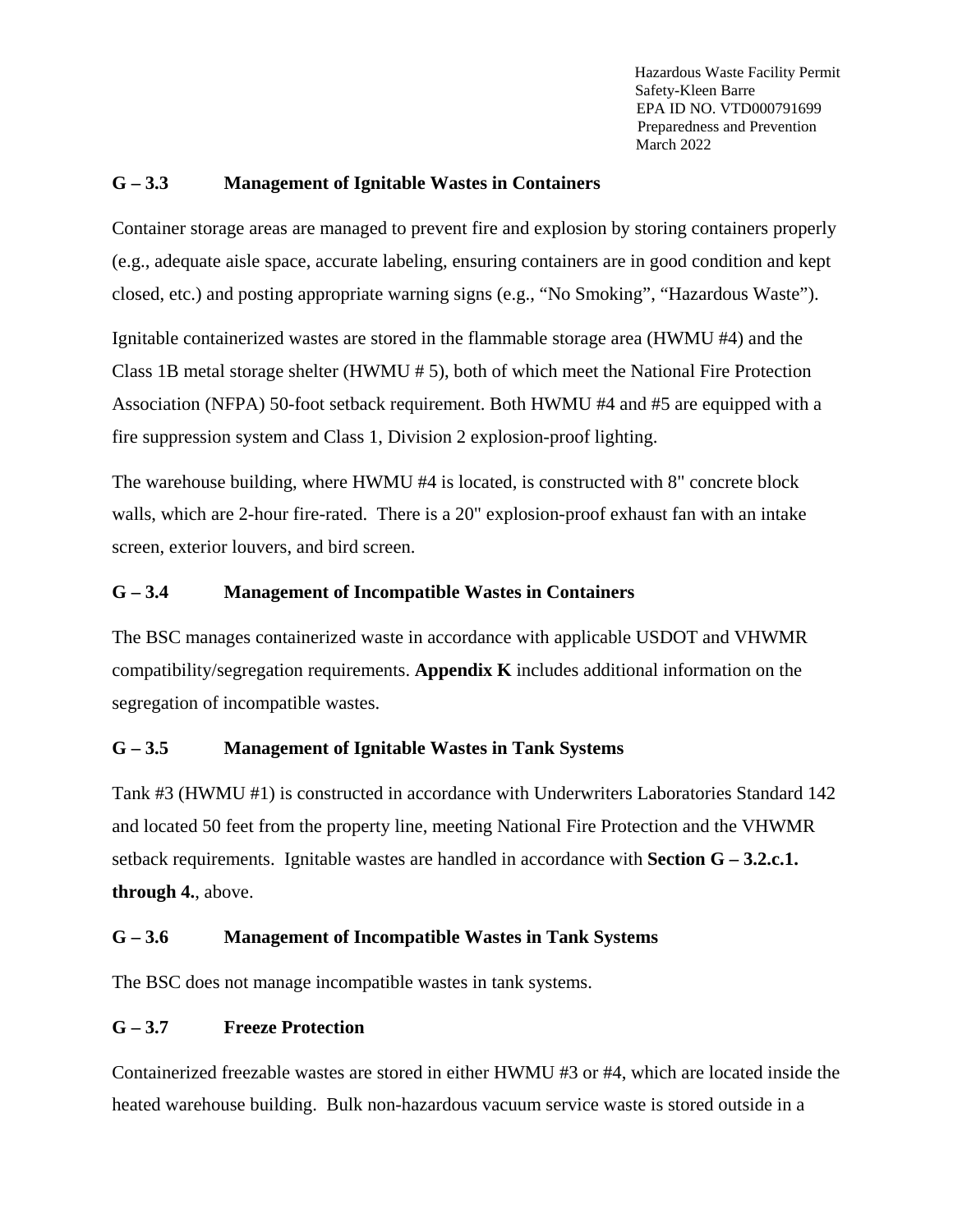heated fractionalization tank. Tank #3 (HWMU #1) is equipped with self-regulating heat tape and insulation to prevent freezing of incidental water that may be introduced to the tank in waste or through condensation.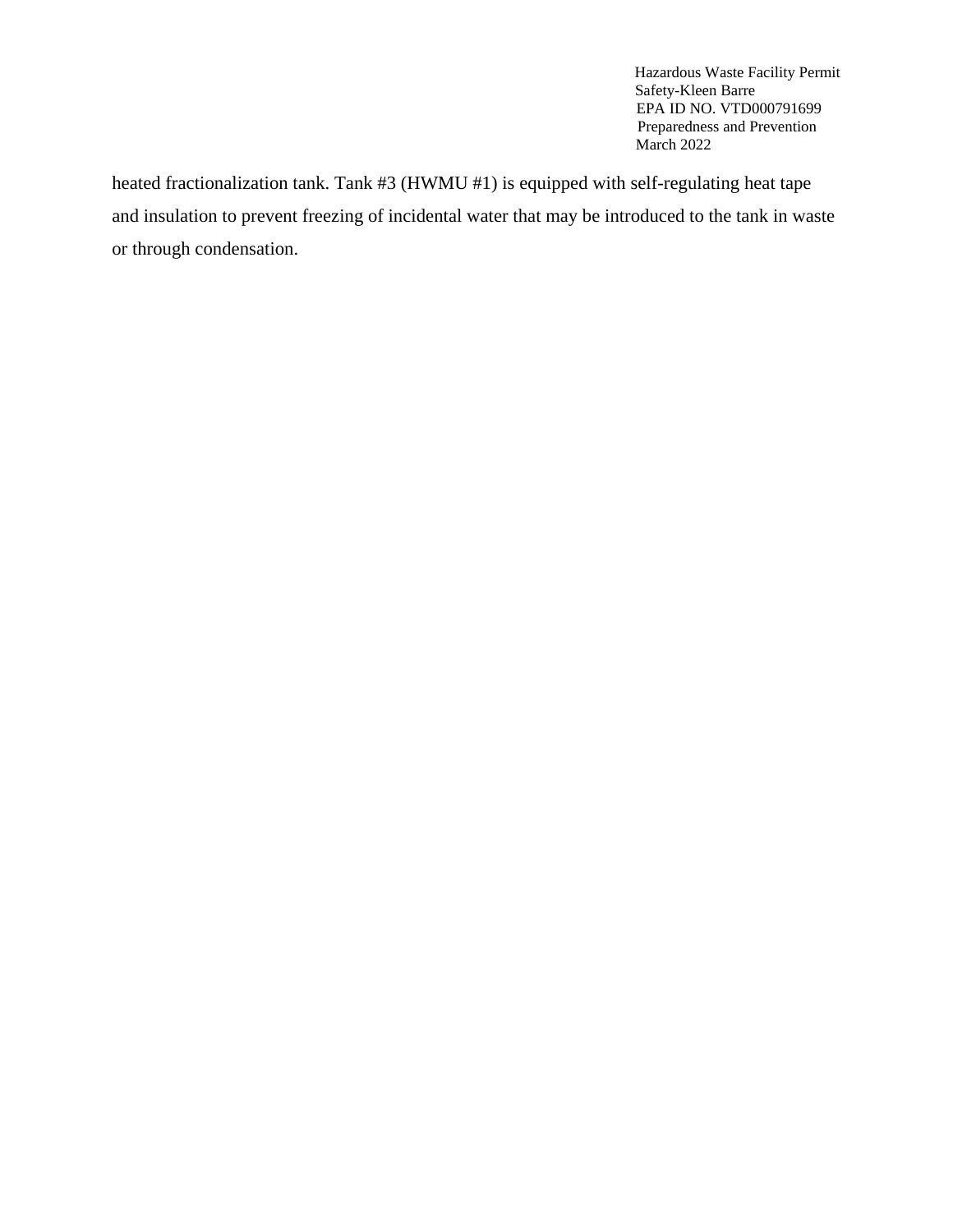# **FIGURE G-1**